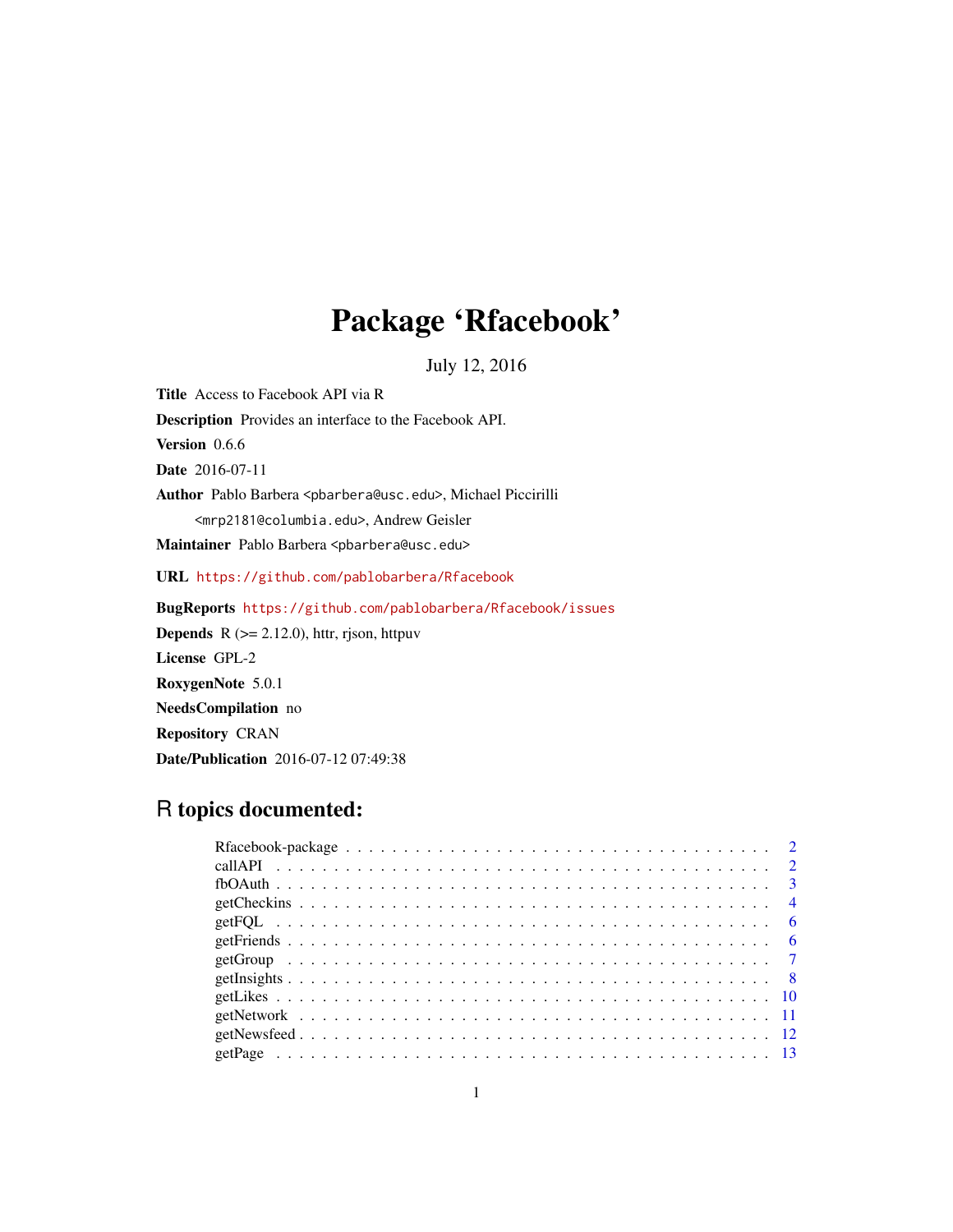#### <span id="page-1-0"></span>2 callAPI

Rfacebook-package *Access to Facebook API via R*

#### Description

This package provides a series of functions that allow R users to access Facebook's API to get information about users and posts, and collect public status updates that mention specific keywords.

#### Author(s)

Pablo Barbera <pablo.barbera@nyu.edu>

#### See Also

[fbOAuth](#page-2-1), [getUsers](#page-16-1), [getPost](#page-13-1), [searchFacebook](#page-17-1), [updateStatus](#page-20-1), [getFriends](#page-5-1), [getNetwork](#page-10-1), [getPage](#page-12-1)

callAPI *Make an API request*

#### Description

callAPI is an internal function to run an API request.

#### Usage

```
callAPI(url, token)
```
#### Arguments

| url   | URL of API request                                                               |
|-------|----------------------------------------------------------------------------------|
| token | Either a temporary access token created at https://developers.facebook.          |
|       | com/tools/explorer or the OAuth token created with fb0Auth. It needs to          |
|       | have extended permissions in order to successfully post to the Facebook profile. |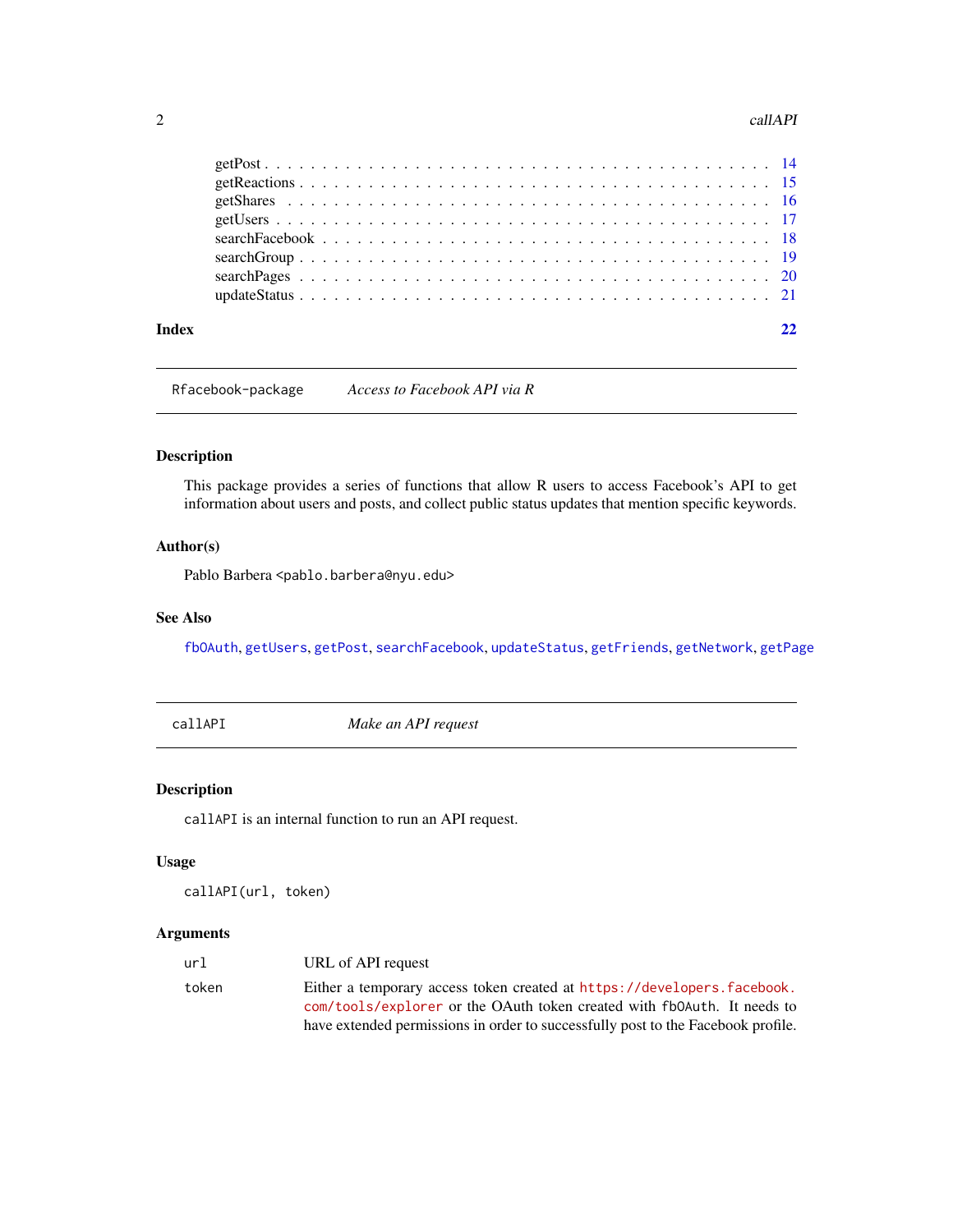<span id="page-2-1"></span><span id="page-2-0"></span>

fbOAuth creates a long-lived OAuth access token that enables R to make authenticated calls to the Facebook API. The token can be saved as a file in disk to be re-used in future sessions. This function relies on the httr package to create the OAuth token, and is a simplified version of one of its examples.

This function will automatically detect the API version for the token you create.

#### Usage

```
fbOAuth(app_id, app_secret, extended_permissions = FALSE,
  legacy_permissions = FALSE)
```
#### Arguments

| app_id               | numeric, App ID of application to be used to create OAUth token. Available at<br>https://developers.facebook.com/apps                                                                                                                                                                                                                                                                                                                                                                                                                                                                                                       |
|----------------------|-----------------------------------------------------------------------------------------------------------------------------------------------------------------------------------------------------------------------------------------------------------------------------------------------------------------------------------------------------------------------------------------------------------------------------------------------------------------------------------------------------------------------------------------------------------------------------------------------------------------------------|
| app_secret           | string, App Secret of application to be used to create OAUth token. Available at<br>https://developers.facebook.com/apps, in Basic Settings panel.                                                                                                                                                                                                                                                                                                                                                                                                                                                                          |
| extended_permissions |                                                                                                                                                                                                                                                                                                                                                                                                                                                                                                                                                                                                                             |
|                      | If TRUE, the token will give access to some of the authenticated user's private<br>information (birthday, hometown, location, relationships) and that of his/her<br>friends, and permissions to post status updates as well as to access checkins,<br>likes, and the user's newsfeed If FALSE, token will give access only to pub-<br>lic information. Note that update Status will only work for tokens with ex-<br>tended permissions. After version 2.0 of the Graph API, creating an application<br>with these permissions requires passing App Review (https://developers.<br>facebook.com/docs/facebook-login/review) |
| legacy_permissions   |                                                                                                                                                                                                                                                                                                                                                                                                                                                                                                                                                                                                                             |
|                      | For tokens created with old versions of the API, this option adds the "read_stream"<br>permission                                                                                                                                                                                                                                                                                                                                                                                                                                                                                                                           |

#### Details

There are two different ways of making authenticated requests. One is to obtain a temporary access token from <https://developers.facebook.com/tools/explorer/>, which can be used as argument in any of the functions in Rfacebook. An example is shown below.

However, this token has a 2-hour lifetime by default and after it expires, it needs to be renewed. The second alternative is to create an OAuth token. The process to create it is a bit more tedious. It is divided in three steps.

First, go to <https://developers.facebook.com/apps>, register as a developer and create a new app. You will also need a verified Facebook account. After that, click in "Show" under "App Secret" to find your 'App ID' and 'App Secret'.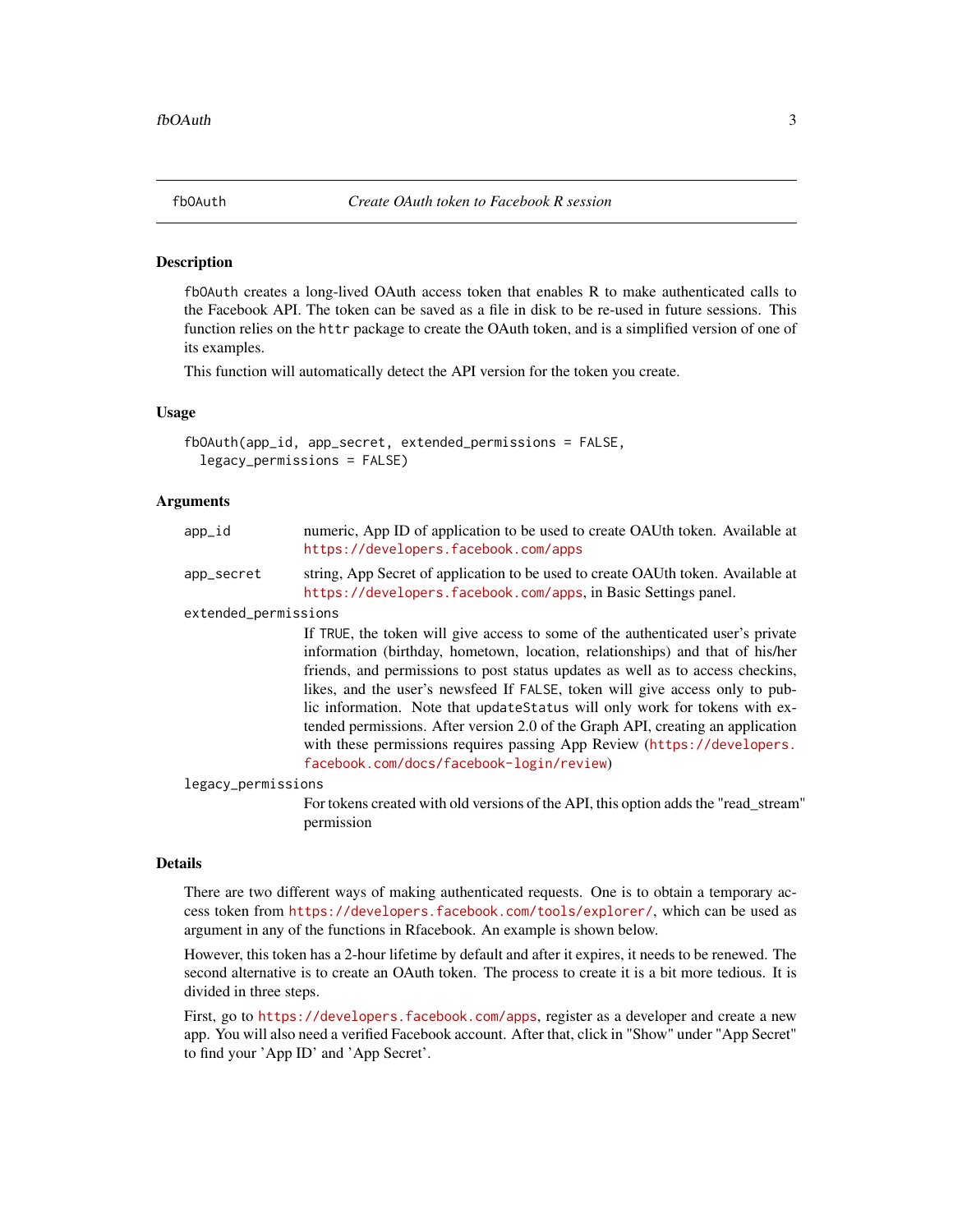<span id="page-3-0"></span>Second, run the fbOAuth function with your "App ID" and "App Secret" as arguments. It will return a URL, which you will need to paste into the "Website with Facebook login" field in your App Settings on Facebook. Once you've done so, press Enter.

Third, after pressing Enter, R will try to open a browser window to sign the token. If everything works well, you will get a message that says you can return to R. If not, try again in a few minutes to make sure your app had its settings updated properly.

To ensure proper functioning of the "getInsights" function-family you will need to specify the exact permissions granted to your app. As this is (to our knowledge) currently not possible through the R based authentication process, please follow these steps:

-> Create App as mentioned above. 1. Open the "Graph API Explorer": [https://developers.](https://developers.facebook.com/tools/explorer/) [facebook.com/tools/explorer/](https://developers.facebook.com/tools/explorer/) 2. Select your app in the upper right corner 3. Click "Get Token" -> "Get Access Token" 4. In the popup navigate to "Extended Permissions" and select "Insights" 5. Confirm 6. Ignore the following warning message ("Submit for Login Review...") and confirm again. 6. Go back to R and run fbOAuth with extended\_permissions (still) set to FALSE. -> See third step for possible messages concerning token creation.

#### Author(s)

Pablo Barbera <pablo.barbera@nyu.edu>

#### See Also

[getUsers](#page-16-1), [getPost](#page-13-1), [searchFacebook](#page-17-1)

#### Examples

```
## Not run:
## an example of an authenticated request after creating the OAuth token
## where app_id and app_secret are fictitious, and token is saved for
## future sessions
fb_oauth <- fbOAuth(app_id="123456789", app_secret="1A2B3C4D")
save(fb_oauth, file="fb_oauth")
load("fb_oauth")
me <- getUsers("me", token=fb_oauth)
me$username
## an example of a request using a temporary access token
token <- "XXXXXXAAAAAAA1111"
me <- getUsers("me", token=token)
## End(Not run)
```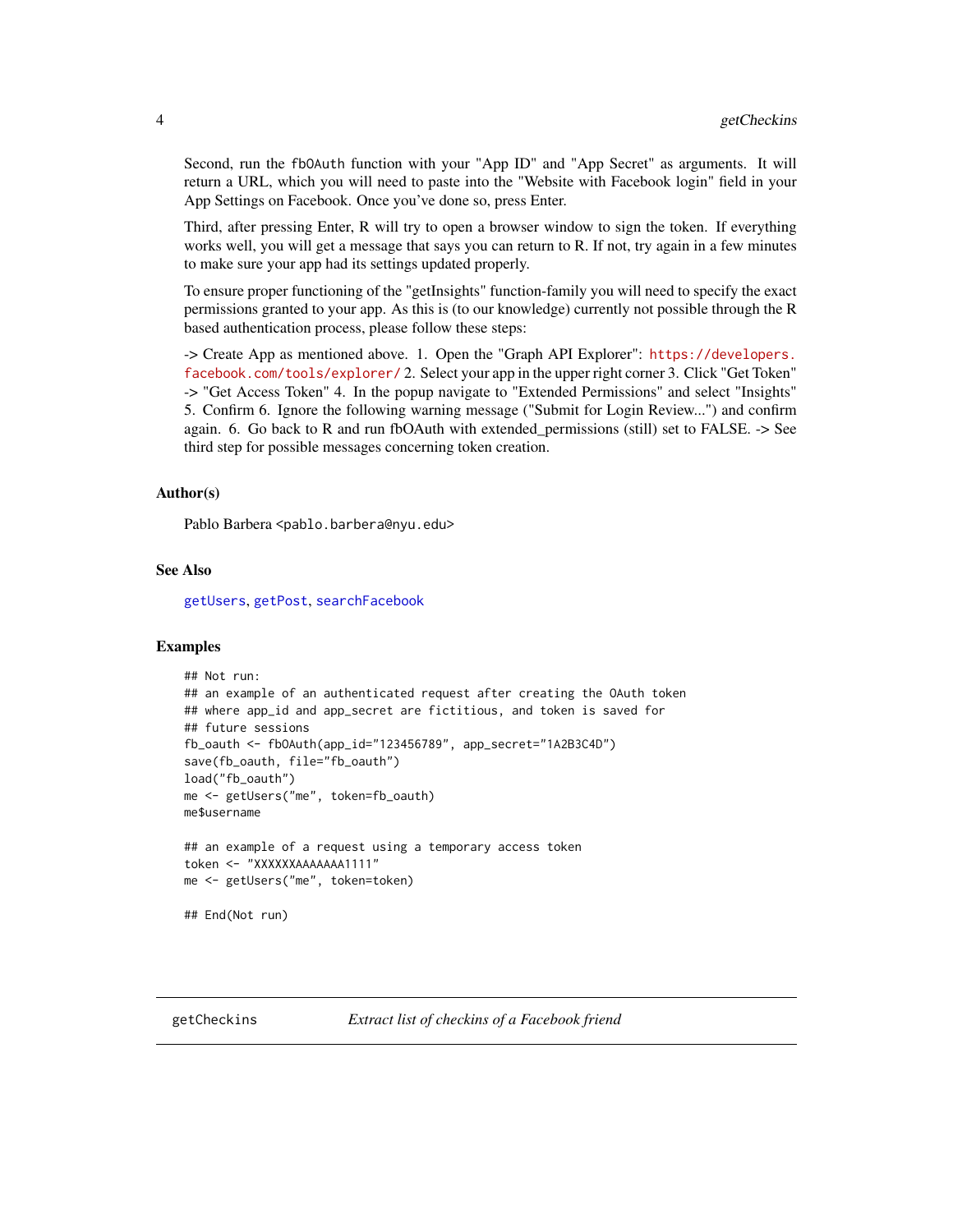#### <span id="page-4-0"></span>getCheckins 5

#### Description

getCheckins retrieves information about a friend's checkins

#### Usage

```
getCheckins(user, n = 10, token, tags = FALSE)
```
#### Arguments

| user  | A user ID or screen name.                                                                                                                                                                                  |
|-------|------------------------------------------------------------------------------------------------------------------------------------------------------------------------------------------------------------|
| n     | Maximum number of checkins to return for each user.                                                                                                                                                        |
| token | Either a temporary access token created at https://developers.facebook.<br>com/tools/explorer or the OAuth token created with fb0Auth.                                                                     |
| tags  | If TRUE, output of function will be a list of two elements: a data frame with user's<br>checkins and a list of data frames, where each element contains information<br>about users tagged in each checkin. |

#### Details

This function requires the use of an OAuth token with the following permissions: user\_status, user\_checkins, friends\_status, friends\_checkins

Check-in search was deprecated with version 2.0 of the Facebook Graph API.

#### Author(s)

Pablo Barbera <pablo.barbera@nyu.edu>

#### See Also

[getFriends](#page-5-1)

#### Examples

```
## Not run:
token <- 'XXXXX'
my_checkins <- getCheckins(user="me", token=token)
```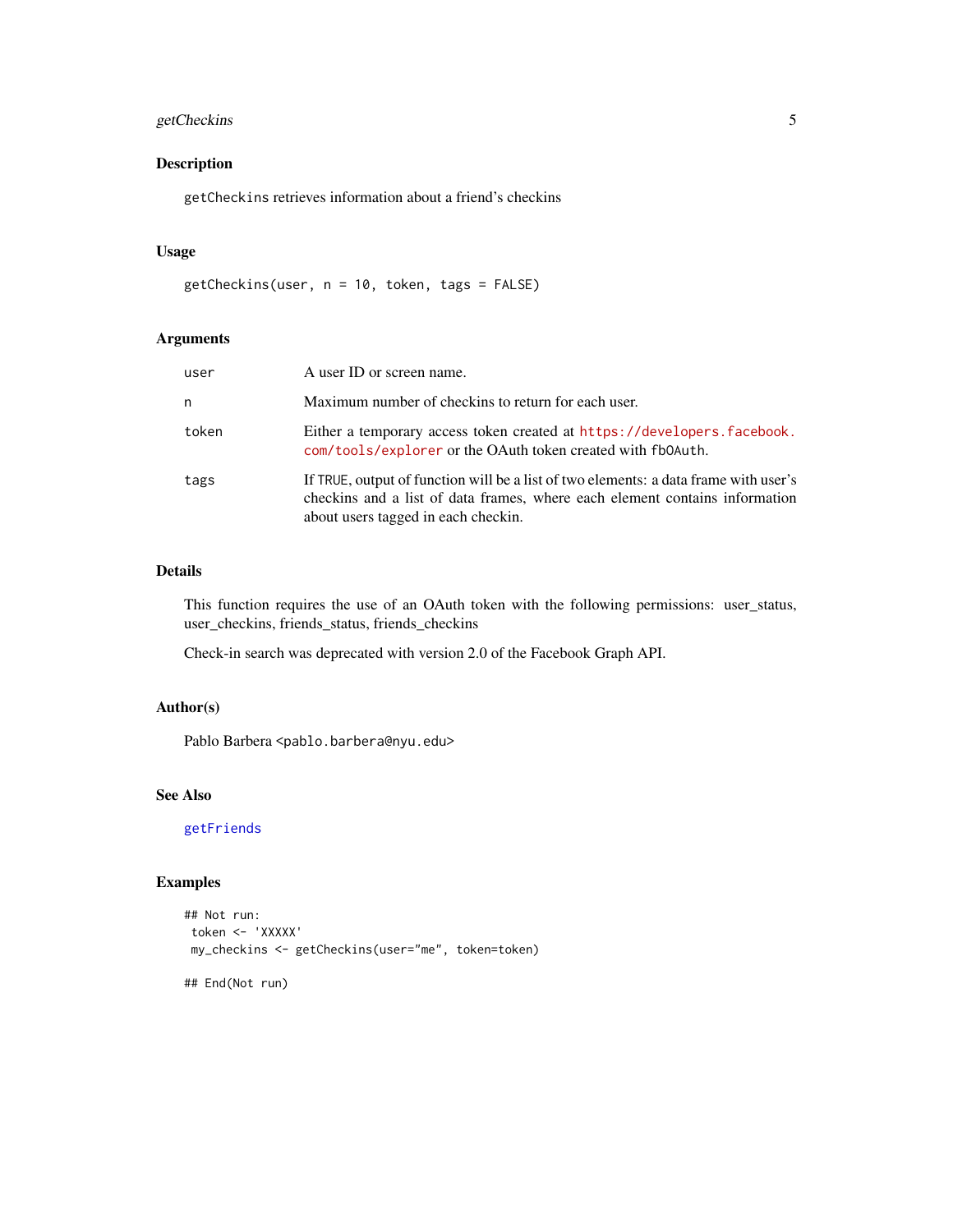<span id="page-5-0"></span>

getFQL connects to Facebook's Graph API and executes a FQL query. See [https://developers.](https://developers.facebook.com/docs/technical-guides/fql/) [facebook.com/docs/technical-guides/fql/](https://developers.facebook.com/docs/technical-guides/fql/) for an overview of the Facebook Query Language.

#### Usage

getFQL(query, token)

#### Arguments

| querv | Text of query                                                           |
|-------|-------------------------------------------------------------------------|
| token | Either a temporary access token created at https://developers.facebook. |
|       | com/tools/explorer or the OAuth token created with fb0Auth.             |

#### Author(s)

Pablo Barbera <pablo.barbera@nyu.edu>

#### Examples

```
## Not run:
## See examples for fbOAuth to know how token was created.
## Getting list of friends of authenticated user
load("fb_oauth")
d <- getFQL("SELECT uid2 FROM friend WHERE uid1=me()", token=fb_oauth)
```
## End(Not run)

<span id="page-5-1"></span>getFriends *Extract list of friends with their information*

#### Description

getFriends retrieves information about the user's friends.

#### Usage

```
getFriends(token, simplify = FALSE)
```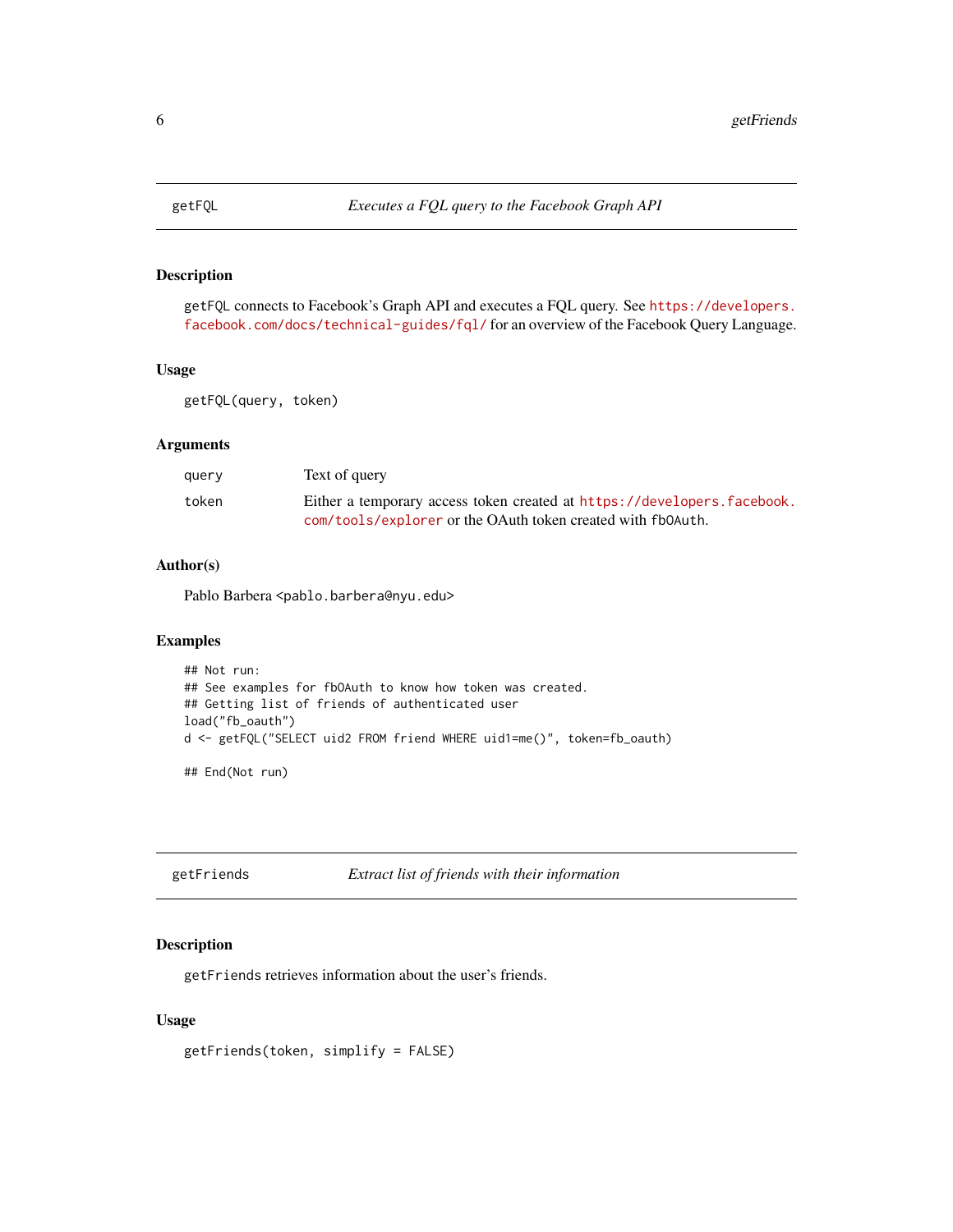#### <span id="page-6-0"></span>getGroup and the set of the set of the set of the set of the set of the set of the set of the set of the set of the set of the set of the set of the set of the set of the set of the set of the set of the set of the set of

#### Arguments

| token    | Either a temporary access token created at https://developers.facebook.<br>com/tools/explorer or the OAuth token created with fb0Auth.                                                                                    |
|----------|---------------------------------------------------------------------------------------------------------------------------------------------------------------------------------------------------------------------------|
| simplify | If TRUE, function will return only name and id for each friend. If FALSE, it<br>will return additional information from their profiles: gender, birthday, location,<br>hometown, relationship status and profile picture. |

### Details

This function requires the use of a OAuth token with extended permissions. After the introduction of version 2.0 of the Graph API, only friends who are using the application that you used to generate the token to query the API will be returned.

#### Author(s)

Pablo Barbera <pablo.barbera@nyu.edu>

#### See Also

[getUsers](#page-16-1), [fbOAuth](#page-2-1)

#### Examples

```
## Not run:
## Copy and paste token created at FB Graph API Explorer
token <- "XXXXXX"
my_friends <- getFriends(token=token, simplify=TRUE)
## Since users are ordered by ID, this will return 10 oldest user accounts
head(my_friends, n=10)
```
## End(Not run)

getGroup *Extract list of posts from a public Facebook group*

#### Description

getGroup retrieves information from a public Facebook group.

#### Usage

```
getGroup(group_id, token, n = 100, since = NULL, until = NULL)
```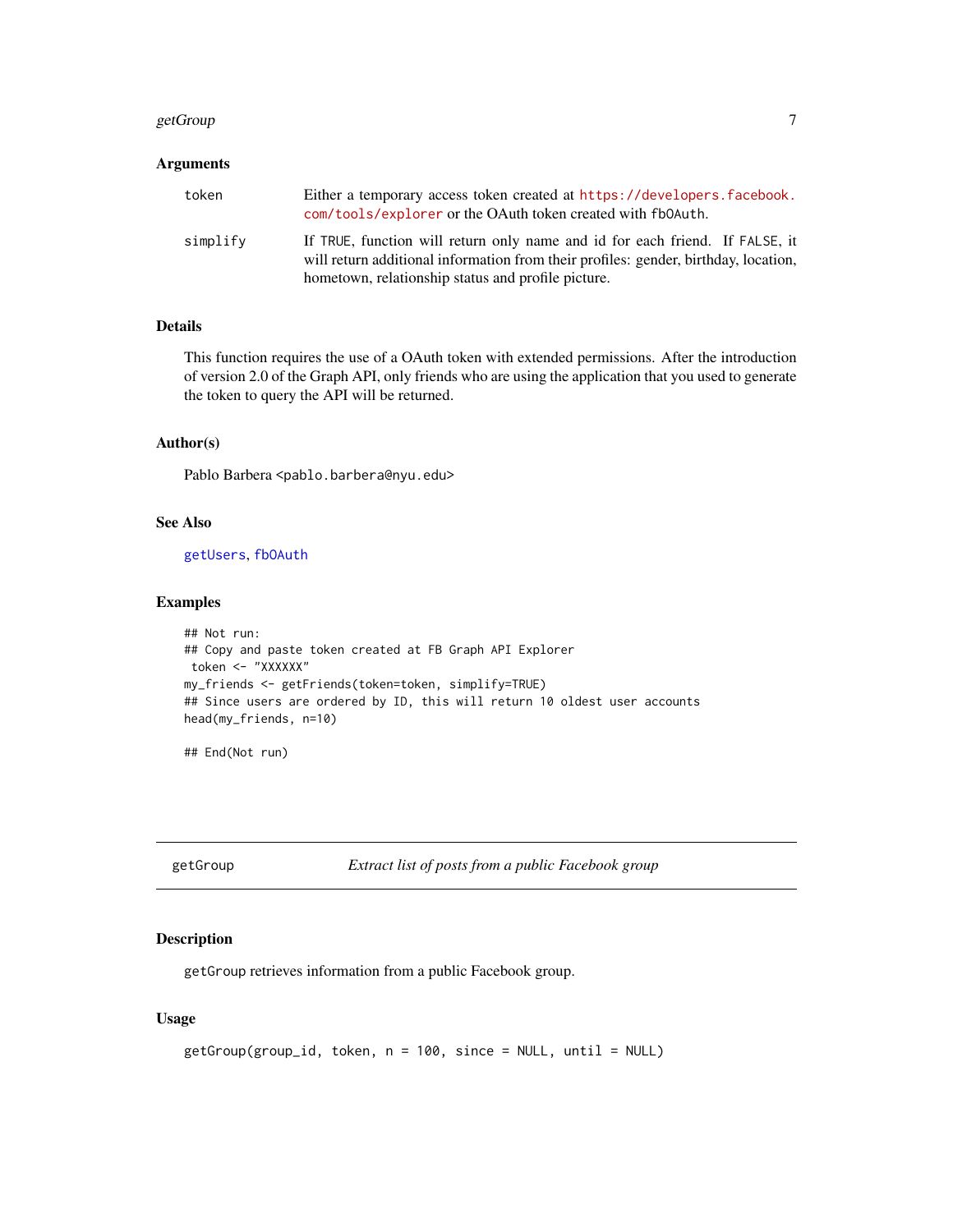#### <span id="page-7-0"></span>**Arguments**

| group_id | Facebook ID for the group. Note that this is different from the name on the<br>URL. You can use searchGroup to find the ID.                                                                                  |
|----------|--------------------------------------------------------------------------------------------------------------------------------------------------------------------------------------------------------------|
| token    | Either a temporary access token created at https://developers.facebook.<br>com/tools/explorer or the OAuth token created with fb0Auth.                                                                       |
| n        | Number of posts of page to return. Note that number can be sometimes higher<br>or lower, depending on status of API.                                                                                         |
| since    | A UNIX timestamp or strtotime data value that points to the start of the time<br>range to be searched. For more information on the accepted values, see: http:<br>//php.net/manual/en/function.strtotime.php |
| until    | A UNIX timestamp or stritotime data value that points to the end of the time<br>range to be searched. For more information on the accepted values, see: http:<br>//php.net/manual/en/function.strtotime.php  |

#### Author(s)

Pablo Barbera <pablo.barbera@nyu.edu>

#### See Also

[getUsers](#page-16-1), [getPost](#page-13-1), [fbOAuth](#page-2-1)

#### Examples

```
## Not run:
## Find Facebook ID for R-Users Facebook group
load("fb_oauth")
ids <- searchGroup(name="rusers", token=fb_oauth)
ids[1,] # id = 18533493739
## Downloading posts from R-Users Facebook group
 group <- getGroup(group_id=18533493739, token=fb_oauth)
## Downloading posts from R-Users Facebook group in January 2013
 group <- getGroup(group_id=18533493739, token=fb_oauth,
since='2013/01/01', until='2013/01/31')
```
## End(Not run)

getInsights *Extract Insights metric from a Facebook page (admin role required)*

#### Description

getInsights retrieves information from an owned Facebook page. Note that you must specify wich metric from insights you need and the period. To request multiple metrics at one time, pass a vector of metric names with a vector of periods of the same length. If only one period is supplied, it will apply to each metric. Please refer to Facebook's documentation for valid combinations of objects, metrics and periods.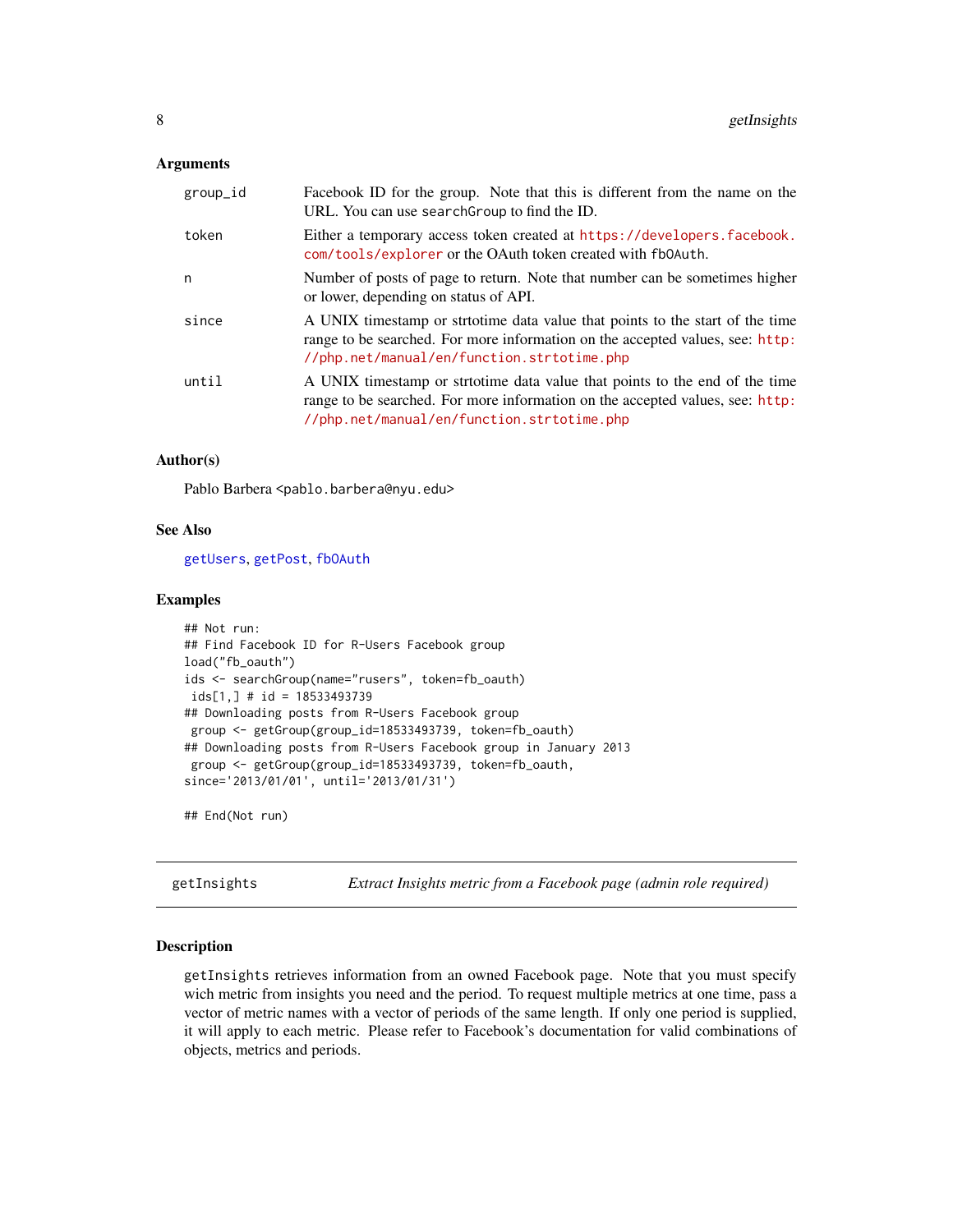#### getInsights 9

#### Usage

```
getInsights(object_id, token, metric, period = "day", parms = NA,
  version = 2.3, n = 5
```
#### Arguments

| object_id | An object (page, post, domain) ID.                                                                                                                         |
|-----------|------------------------------------------------------------------------------------------------------------------------------------------------------------|
| token     | Either a temporary access token created at https://developers.facebook.<br>com/tools/explorer or the OAuth token created with fb0Auth.                     |
| metric    | The metric(s) which you want to get values for.                                                                                                            |
| period    | Time intervals to return                                                                                                                                   |
| parms     | Optional argument that can be used to append additional parameters. For exam-<br>ple, &since=DATE&until=DATE.                                              |
| version   | specifies what API version to use in the request. Version 2.5 is default.                                                                                  |
| n         | Number of time intervals of metric values to return. Note that all metrics re-<br>turned will be multiple of 3, except for lifetime period. Default n is 5 |

#### Details

The current list of supported metrics and periods is: page fan adds, page fan removes, page views login, page\_views\_login, page\_views\_logout, page\_views, page\_story\_adds, page\_impressions, page\_posts\_impressions, page\_consumptions, post\_consumptions\_by\_type, page\_consumptions, and page\_fans\_country.

For more information, see: [https://developers.facebook.com/docs/graph-api/reference/](https://developers.facebook.com/docs/graph-api/reference/v2.5/insights) [v2.5/insights](https://developers.facebook.com/docs/graph-api/reference/v2.5/insights)

#### Author(s)

Danilo Silva <silvadaniloc@gmail.com> Eduardo Carvalho <eduardooc.86@gmail.com> Andrew Geisler <https://github.com/andrewgeisler>

#### Examples

```
## Not run:
## See examples for fbOAuth to know how token was created.
## Getting page impressions for Facebook's Facebook Page
## (only owner or admin of page)
load("fb_oauth")
insights <- getInsights(object_id="20531316728", token=fb_oauth, metric='page_impressions')
## Getting post impressions for a random Facebook's page post
## (only owner or admin of page)
insights <- getInsights(object_id='221568044327801_754789777921289',
     token=fb_oauth, metric='post_impressions', period='days_28')
## Getting page fans for date range
## (only owner or admin of page)
insights <- getInsights(object_id='221568044327801',
    token=fb_oauth, metric=c'page_fans', period='lifetime',
   parms='&since=2015-01-01&until=2015-01-31', version=2.5)
#' ## Getting page fans AND page impressions for date range
```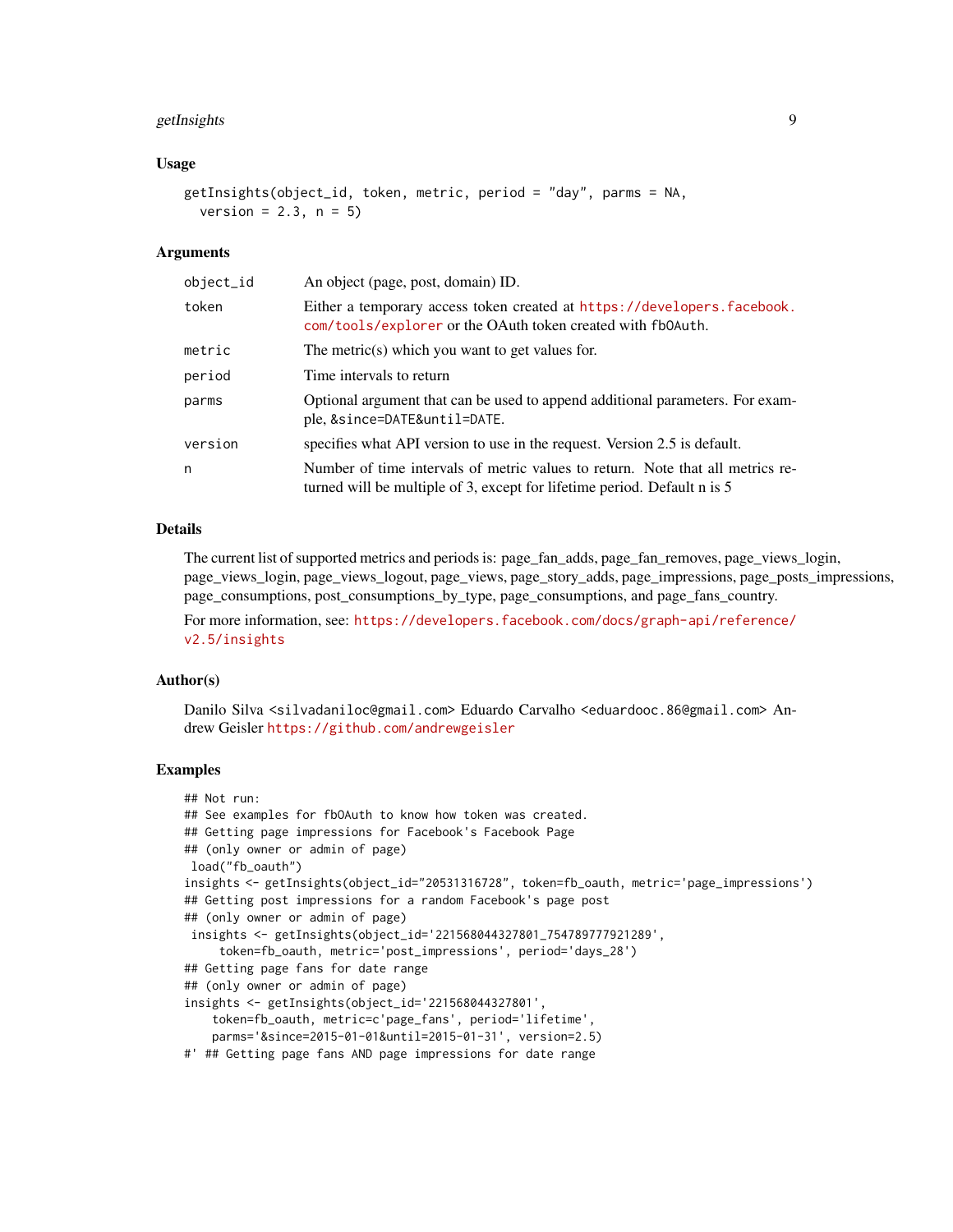```
## (only owner or admin of page)
insights <- getInsights(object_id='221568044327801',
   token=fb_oauth, metric=c('page_fans','page_impressions'), period=c('lifetime','day'),
   parms='&since=2015-01-01&until=2015-01-31')
## Count of fans by country
 insights <- getInsights(object_id='221568044327801_754789777921289',
    token=fb_oauth, metric='page_fans_country', period='lifetime')
## End(Not run)
```
#### getLikes *Extract list of likes of a Facebook friend*

#### Description

getLikes retrieves information about a friend's likes. To retrieve the number of likes for a page, use getUsers with the page IDs.

#### Usage

getLikes(user, n = 500, token)

#### Arguments

| user  | A user ID or screen name.                                                                                                              |
|-------|----------------------------------------------------------------------------------------------------------------------------------------|
| n     | Maximum number of likes to return for each user.                                                                                       |
| token | Either a temporary access token created at https://developers.facebook.<br>com/tools/explorer or the OAuth token created with fb0Auth. |

#### Details

This function requires the use of an OAuth token with the following permissions: user\_likes, friends\_likes

#### Author(s)

Pablo Barbera <pablo.barbera@nyu.edu>

#### See Also

[getFriends](#page-5-1), [fbOAuth](#page-2-1)

<span id="page-9-0"></span>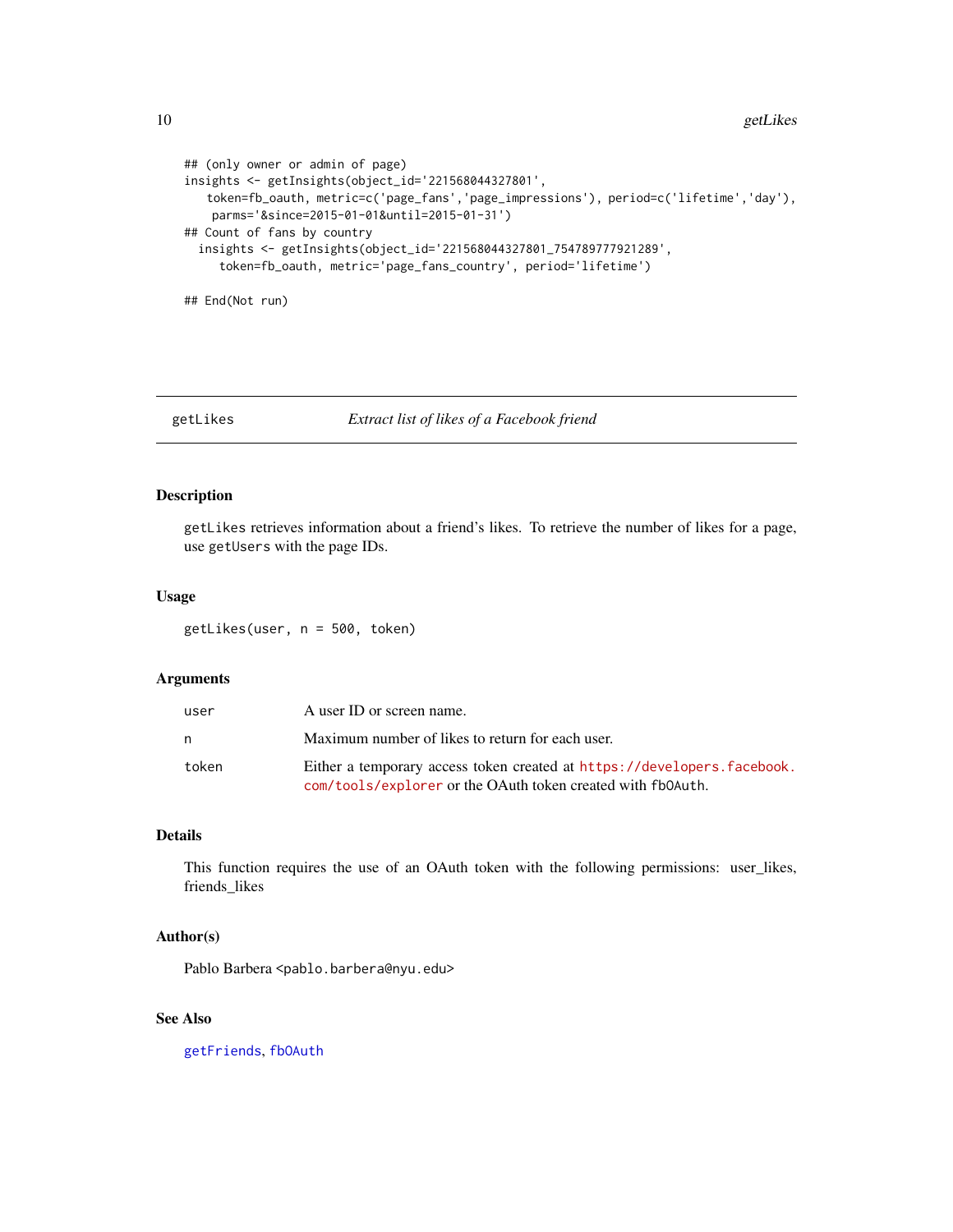#### <span id="page-10-0"></span>getNetwork 11

#### Examples

```
## Not run:
token <- 'XXXXX'
my_likes <- getLikes(user="me", token=token)
## End(Not run)
```
<span id="page-10-1"></span>getNetwork *Extract network of friends of authenticated user*

#### Description

getNetwork retrieves the list of mutual friendships and returns the adjacency matrix or edge list for the network representing the neighborhood of the authenticated user.

#### Usage

getNetwork(token, format = "edgelist", verbose = TRUE)

#### Arguments

| token   | Either a temporary access token created at https://developers.facebook.<br>com/tools/explorer or the OAuth token created with fb0Auth.                                                                                                        |
|---------|-----------------------------------------------------------------------------------------------------------------------------------------------------------------------------------------------------------------------------------------------|
| format  | Either "edgelist" for a list of edges in the network or "adj.matrix" for an adja-<br>centy matrix of dimensions $(n \times n)$ , with n being the number of friends, and 0 or<br>1 indicating whether friend i is also friends with friend j. |
| verbose | logical, default is TRUE, which will print additional information on the console.                                                                                                                                                             |

#### Details

This function requires the use of an OAuth token with extended permissions.

After the introduction of version 2.0 of the Graph API, only friends who are using the application will be returned.

#### Author(s)

Pablo Barbera <pablo.barbera@nyu.edu>

#### See Also

[getFriends](#page-5-1), [fbOAuth](#page-2-1)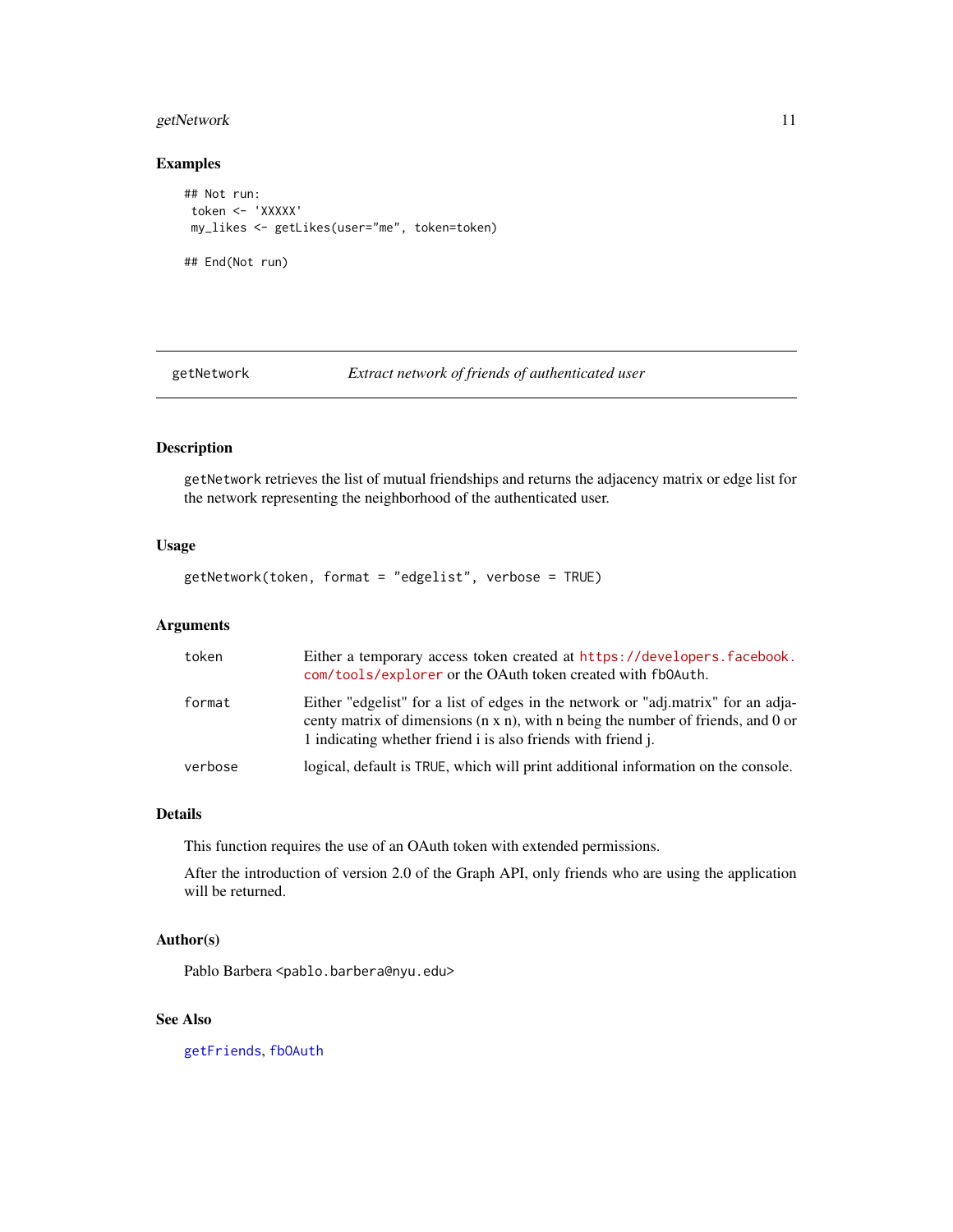#### Examples

```
## Not run:
## See examples for fbOAuth to know how token was created.
## Copy and paste token created at FB Graph API Explorer
token <- "XXXXXX"
mat <- getNetwork(token=token, format="adj.matrix")
library(igraph)
 network <- graph.adjacency(mat, mode="undirected")
 pdf("network_plot.pdf")
 plot(network)
 dev.off()
```
## End(Not run)

getNewsfeed *Download recent posts from the authenticated user's newsfeed*

#### Description

getNewsfeed retrieves status updates from the authenticated user's News Feed

#### Usage

getNewsfeed(token, n = 200)

#### Arguments

| token | Either a temporary access token created at https://developers.facebook. |
|-------|-------------------------------------------------------------------------|
|       | com/tools/explorer or the OAuth token created with fb0Auth.             |
|       | Maximum number of posts to return.                                      |

#### Author(s)

Pablo Barbera <pablo.barbera@nyu.edu>

#### See Also

[fbOAuth](#page-2-1), [getPost](#page-13-1)

#### Examples

```
## Not run:
## See examples for fbOAuth to know how token was created.
## Capture 100 most recent posts on my newsfeed
load("fb_oauth")
my_newsfeed <- getNewsfeed(token=fb_oauth, n=100)
```
<span id="page-11-0"></span>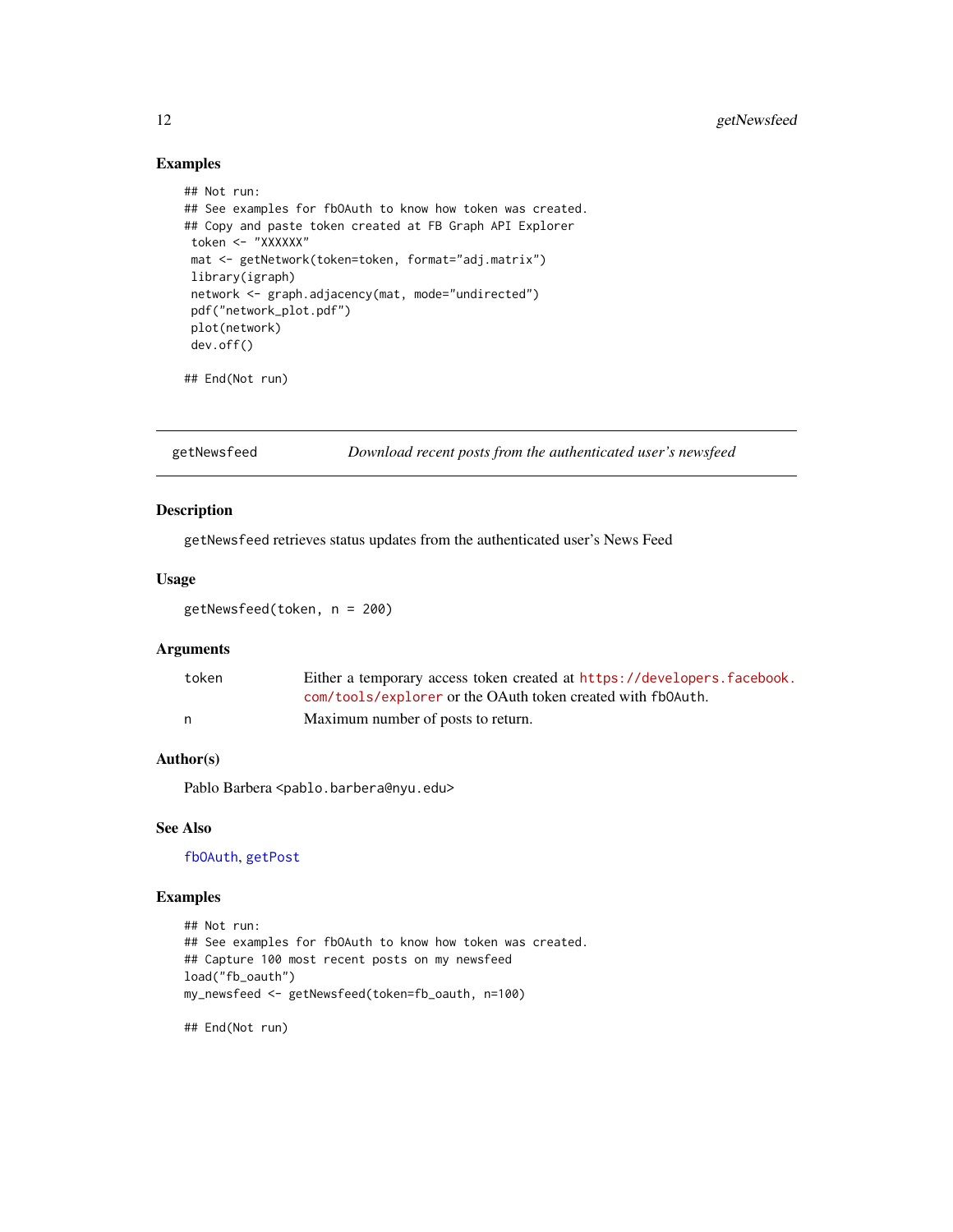<span id="page-12-1"></span><span id="page-12-0"></span>

getPage retrieves information from a public Facebook page. Note that information about users that have turned on the "follow" option on their profile can also be retrieved with this function.

#### Usage

```
getPage(page, token, n = 25, since = NULL, until = NULL, feed = FALSE,
 reactions = FALSE)
```
#### Arguments

| page      | A page ID or page name.                                                                                                                                                                                      |
|-----------|--------------------------------------------------------------------------------------------------------------------------------------------------------------------------------------------------------------|
| token     | Either a temporary access token created at https://developers.facebook.<br>com/tools/explorer or the OAuth token created with fb0Auth.                                                                       |
| n         | Number of posts of page to return. Note that number can be sometimes higher<br>or lower, depending on status of API.                                                                                         |
| since     | A UNIX timestamp or strtotime data value that points to the start of the time<br>range to be searched. For more information on the accepted values, see: http:<br>//php.net/manual/en/function.strtotime.php |
| until     | A UNIX timestamp or strtotime data value that points to the end of the time<br>range to be searched. For more information on the accepted values, see: http:<br>//php.net/manual/en/function.strtotime.php   |
| feed      | If TRUE, the function will also return posts on the page that were made by others<br>(not only the admin of the page).                                                                                       |
| reactions | If TRUE, will add variables to the data frame with the total count of reactions:<br>love, haha, wow, sad, angry.                                                                                             |

#### Details

This function will only return information from public pages, not users with public profiles.

The since and until parameters are applied to the updated\_time field in the post objects, and not the created\_time. As a result, this function might return old posts that have been updated recently.

#### Author(s)

Pablo Barbera <pablo.barbera@nyu.edu>

#### See Also

[getUsers](#page-16-1), [getPost](#page-13-1), [fbOAuth](#page-2-1)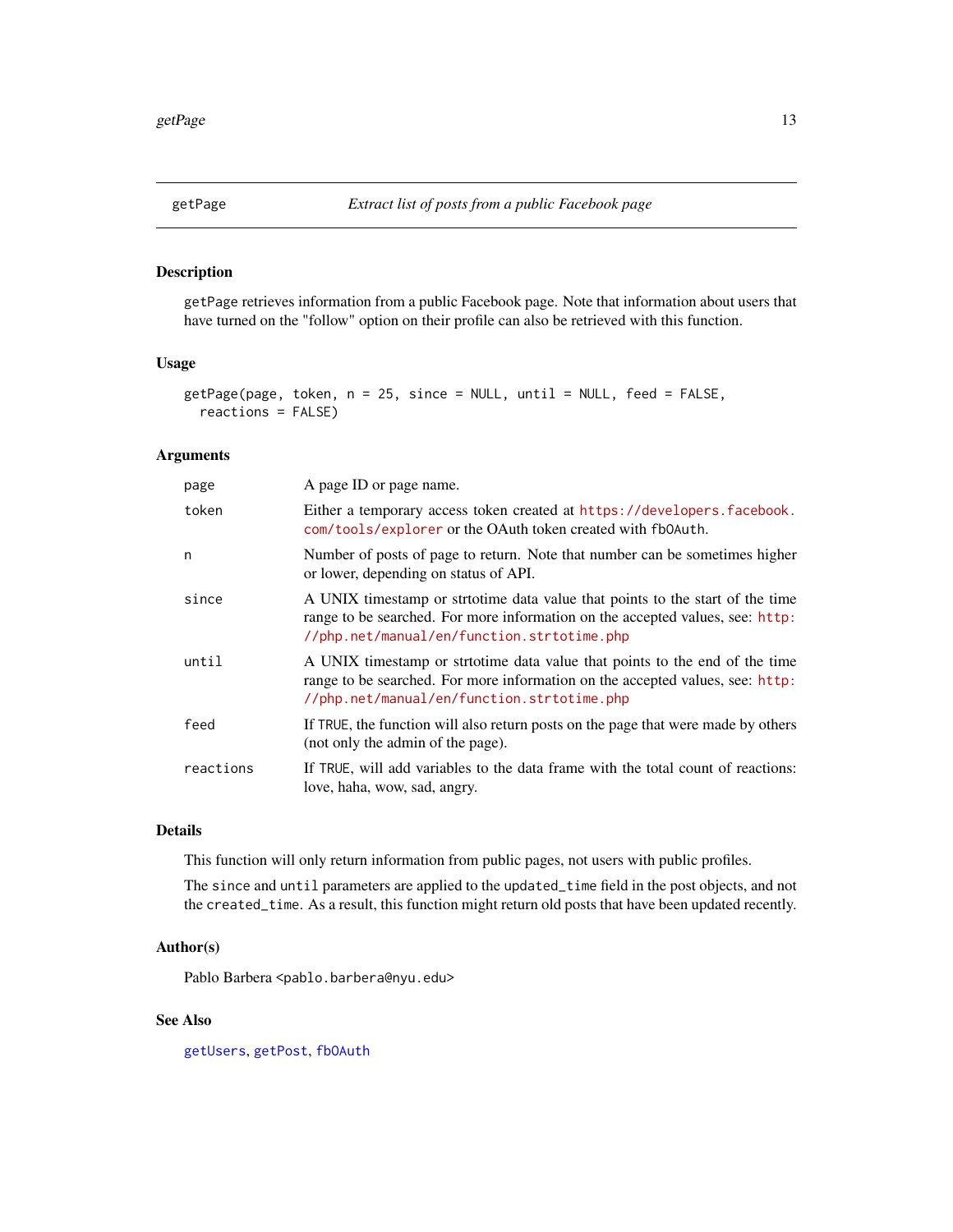#### Examples

```
## Not run:
## See examples for fbOAuth to know how token was created.
## Getting information about Facebook's Facebook Page
load("fb_oauth")
fb_page <- getPage(page="facebook", token=fb_oauth)
## Getting posts on Humans of New York page, including posts by others users
## (not only owner of page)
page <- getPage(page="humansofnewyork", token=fb_oauth, feed=TRUE)
## Getting posts on Humans of New York page in January 2013
page <- getPage(page="humansofnewyork", token=fb_oauth, n=1000,
  since='2013/01/01', until='2013/01/31')
```
## End(Not run)

<span id="page-13-1"></span>getPost *Extract information about a public Facebook post*

#### **Description**

getPost retrieves information about a public Facebook post, including list of comments and likes.

#### Usage

```
getPost(post, token, n = 500, comments = TRUE, likes = TRUE,
  n. likes = n, n. comments = n)
```
#### Arguments

| post       | A post ID                                                                                                                              |
|------------|----------------------------------------------------------------------------------------------------------------------------------------|
| token      | Either a temporary access token created at https://developers.facebook.<br>com/tools/explorer or the OAuth token created with fb0Auth. |
| n          | numeric, maximum number of comments and likes to return.                                                                               |
| comments   | logical, default is TRUE, which will return data frame with comments to the post.                                                      |
| likes      | logical, default is TRUE, which will return data frame with likes for the post.                                                        |
| n.likes    | numeric, maximum number of likes to return. Default is n.                                                                              |
| n.comments | numeric, maximum number of likes to return. Default is n.                                                                              |

#### Details

getPost returns a list with three components: post, likes, and comments. First, post contains information about the post: author, creation date, id, counts of likes, comments, and shares, etc. Second, likes is a data frame that contains names and Facebook IDs of all the users that liked the post. Finally, comments is a data frame with information about the comments to the post (author, message, creation time, id).

<span id="page-13-0"></span>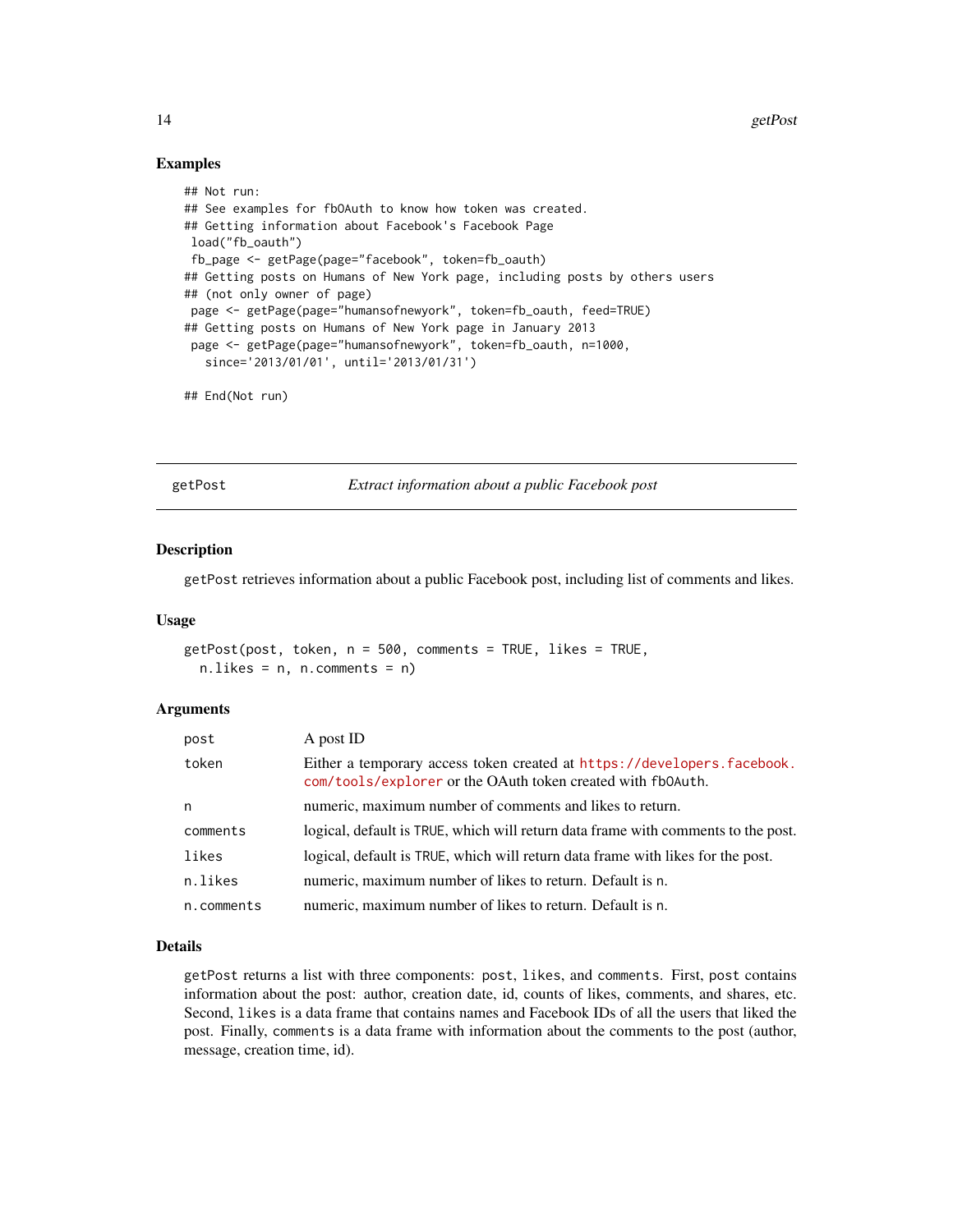#### <span id="page-14-0"></span>getReactions 15

#### Author(s)

Pablo Barbera <pablo.barbera@nyu.edu>

#### See Also

[getUsers](#page-16-1), [getPage](#page-12-1), [fbOAuth](#page-2-1)

#### Examples

```
## Not run:
## See examples for fbOAuth to know how token was created.
## Getting information about Facebook's Facebook Page
load("fb_oauth")
fb_page <- getPage(page="facebook", token=fb_oauth)
## Getting information and likes/comments about most recent post
post <- getPost(post=fb_page$id[1], n=2000, token=fb_oauth)
```
## End(Not run)

getReactions *Extract total count of reactions to one or more Facebook posts*

#### Description

getReactions retrieves information from a single or multiple posts, returning the total count of reactions of each type (like, love, haha, wow, sad, angry).

#### Usage

getReactions(post, token, verbose = TRUE)

#### Arguments

| post    | A post ID, or a vector of post IDs                                                                                                     |
|---------|----------------------------------------------------------------------------------------------------------------------------------------|
| token   | Either a temporary access token created at https://developers.facebook.<br>com/tools/explorer or the OAuth token created with fb0Auth. |
| verbose | logical, default is TRUE, which will print additional information on the console.                                                      |

#### Details

The solution implemented here is based on this Stack Overflow response: [http://stackoverflow.](http://stackoverflow.com/questions/36930414/how-can-i-get-facebook-graph-api-reaction-summary-count-separately) [com/questions/36930414/how-can-i-get-facebook-graph-api-reaction-summary-count-separately](http://stackoverflow.com/questions/36930414/how-can-i-get-facebook-graph-api-reaction-summary-count-separately)

#### Author(s)

Pablo Barbera <pablo.barbera@nyu.edu>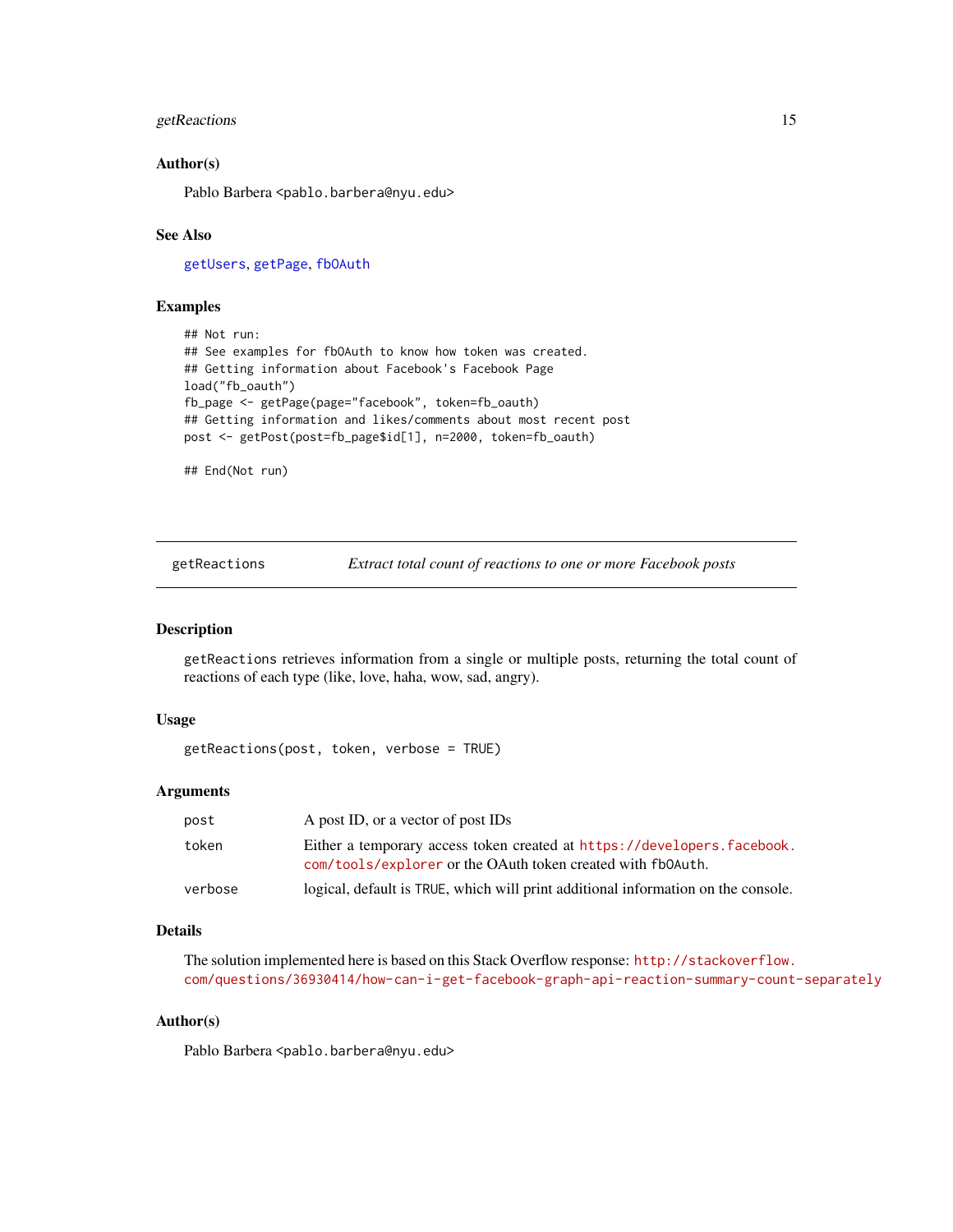#### See Also

[getPage](#page-12-1), [getPost](#page-13-1)

#### Examples

```
## Not run:
## See examples for fbOAuth to know how token was created.
## Getting information about Facebook's Facebook Page
load("fb_oauth")
fb_page <- getPage(page="facebook", token=fb_oauth)
## Getting reactions for most recent post
post <- getReactions(post=fb_page$id[1], token=fb_oauth)
```

```
## End(Not run)
```
getShares *Extract list of users who publicly shared a public Facebook post*

#### Description

getShares retrieves a list of posts that correspond to shares of a post on a public Facebook page. Only public posts by users who have granted authorization to the app used to authenticate.

#### Usage

getShares(post, token, n = 100)

#### Arguments

| post  | A post ID                                                                                                                              |
|-------|----------------------------------------------------------------------------------------------------------------------------------------|
| token | Either a temporary access token created at https://developers.facebook.<br>com/tools/explorer or the OAuth token created with fb0Auth. |
| n     | numeric, maximum number of shares to return.                                                                                           |

#### Details

getShares returns a data frame with four variables: from\_name (the name of the user who shared the post), from\_id (the ID of the user who shared the post), shared\_time (the time at which the post was shared), and id (the ID of the new post).

For more information on why not all shared posts are returned, see here: [https://developers.](https://developers.facebook.com/bugs/1404733043148335/) [facebook.com/bugs/1404733043148335/](https://developers.facebook.com/bugs/1404733043148335/)

#### Author(s)

Pablo Barbera <pablo.barbera@nyu.edu>

<span id="page-15-0"></span>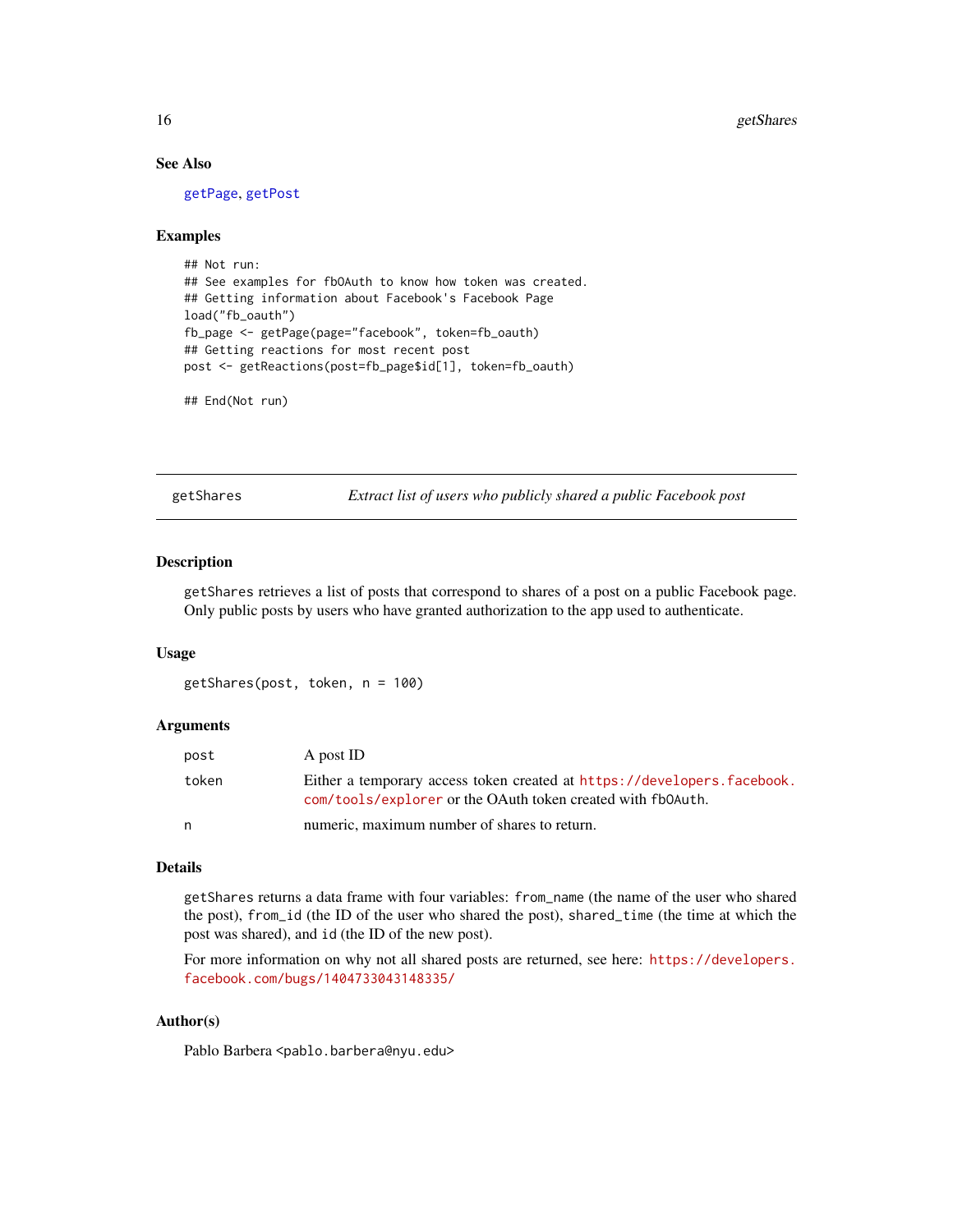#### <span id="page-16-0"></span>getUsers and the set of the set of the set of the set of the set of the set of the set of the set of the set of the set of the set of the set of the set of the set of the set of the set of the set of the set of the set of

#### See Also

[getPage](#page-12-1), [getPost](#page-13-1)

#### Examples

```
## Not run:
## See examples for fbOAuth to know how token was created.
## Getting information about Facebook's Facebook Page
load("fb_oauth")
fb_page <- getPage(page="facebook", token=fb_oauth)
## Getting shares of most recent post
shares <- getShares(post=fb_page$id[1], n=2000, token=fb_oauth)
```

```
## End(Not run)
```
<span id="page-16-1"></span>getUsers *Extract information about one or more Facebook users*

#### Description

getUsers retrieves public information about one or more Facebook users.

After version 2.0 of the Facebook API, only id, name, and picture are available through the API. All the remaining fields will be missing.

#### Usage

getUsers(users, token, private\_info = FALSE)

#### Arguments

| users        | A vector of user IDs.                                                                                                                                                                                                                                                                                                                                                                                                                                                                                                |
|--------------|----------------------------------------------------------------------------------------------------------------------------------------------------------------------------------------------------------------------------------------------------------------------------------------------------------------------------------------------------------------------------------------------------------------------------------------------------------------------------------------------------------------------|
| token        | Either a temporary access token created at https://developers.facebook.<br>com/tools/explorer or the OAuth token created with fb0Auth.                                                                                                                                                                                                                                                                                                                                                                               |
| private_info | If FALSE, will return only information that is publicly available for all users<br>(name, gender, locale, profile picture). If TRUE, will return additional infor-<br>mation for users who are friends with the authenticated user: birthday, location,<br>hometown, and relationship status. Note that these fields will ONLY be returned<br>for friends and when the version of the token that is used to query the API is 1.0.<br>For other users, they will be NA, even if they are visible on Facebook via web. |

#### Author(s)

Pablo Barbera <pablo.barbera@nyu.edu>

#### See Also

[getFriends](#page-5-1), [getPost](#page-13-1), [searchFacebook](#page-17-1)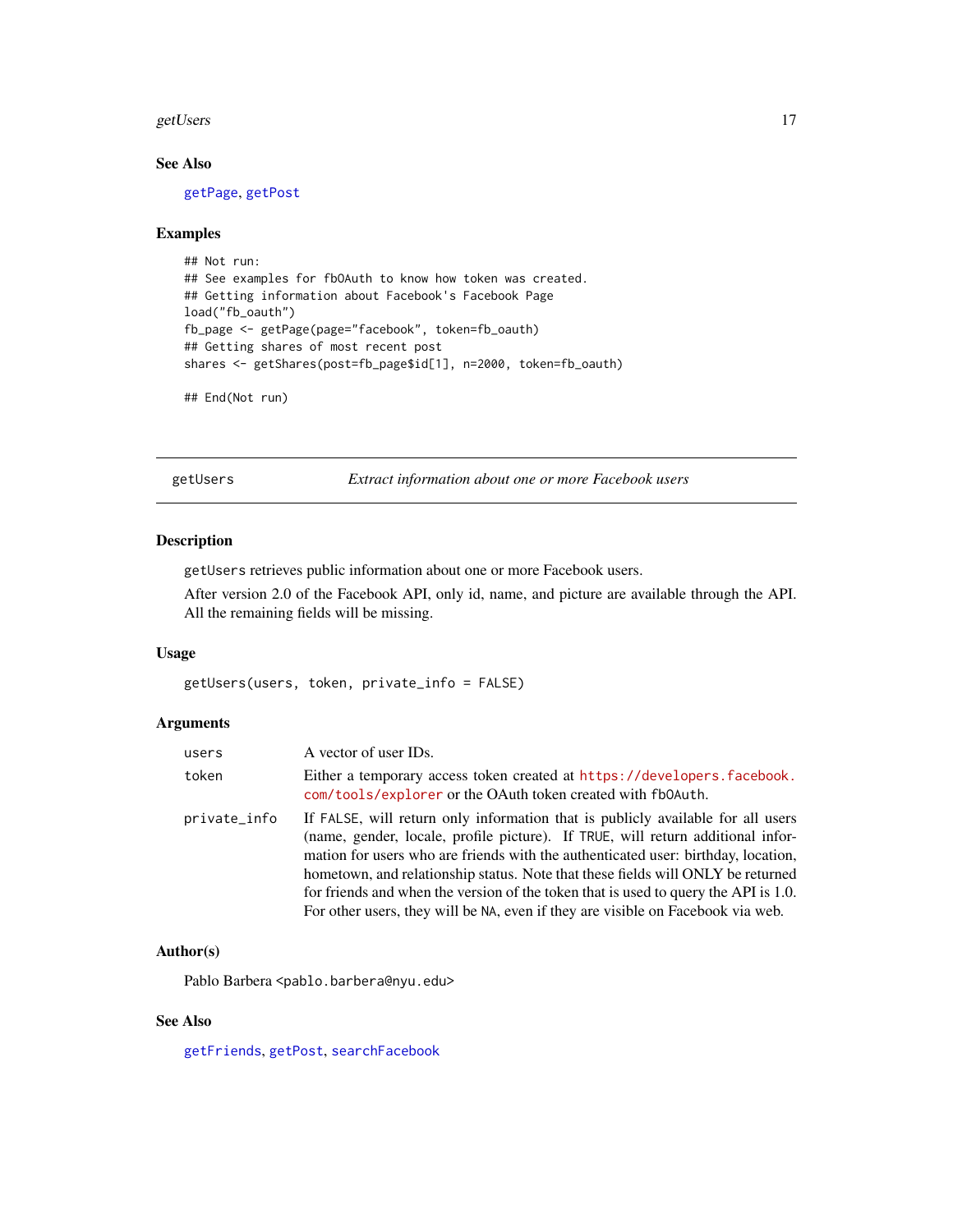#### Examples

```
## Not run:
## See examples for fbOAuth to know how token was created.
## Getting information about the authenticated user
load("fb_oauth")
fb <- getUsers("me", token=fb_oauth)
fb$username
```
## End(Not run)

<span id="page-17-1"></span>searchFacebook *Search public posts that mention a string*

#### Description

searchFacebook retrieves public status updates that mention a given keyword

#### Usage

```
searchFacebook(string, token, n = 200, since = NULL, until = NULL)
```
#### Arguments

| string | string or string vector containing keywords to search. Note that the returned<br>results will contain any of the keywords. It is not possible to search for status<br>updates that include all of the keywords. |
|--------|-----------------------------------------------------------------------------------------------------------------------------------------------------------------------------------------------------------------|
| token  | An OAuth token created with fb0Auth. Only tokens created for version 1.0 of<br>the Facebook Graph API will return results.                                                                                      |
| n      | Maximum number of posts to return.                                                                                                                                                                              |
| since  | A UNIX timestamp or strtotime data value that points to the start of the time<br>range to be searched. For more information on the accepted values, see: http:<br>//php.net/manual/en/function.strtotime.php    |
| until  | A UNIX timestamp or strtotime data value that points to the end of the time<br>range to be searched. For more information on the accepted values, see: http:<br>//php.net/manual/en/function.strtotime.php      |

#### Details

Note: Public post search was deprecated with version 2.0 of the Facebook Graph API, and therefore this function will no longer work. For more information about these changes, go to: [https://](https://developers.facebook.com/docs/apps/changelog) [developers.facebook.com/docs/apps/changelog](https://developers.facebook.com/docs/apps/changelog)

The function will only work for OAuth tokens generated with version 1.0 of the API, which can no longer be created.

The search is performed also on the text of the comments too, which explains why some of the returned messages do not mention the string that is being searched.

Note that only messages up to around two weeks old or less can be returned.

<span id="page-17-0"></span>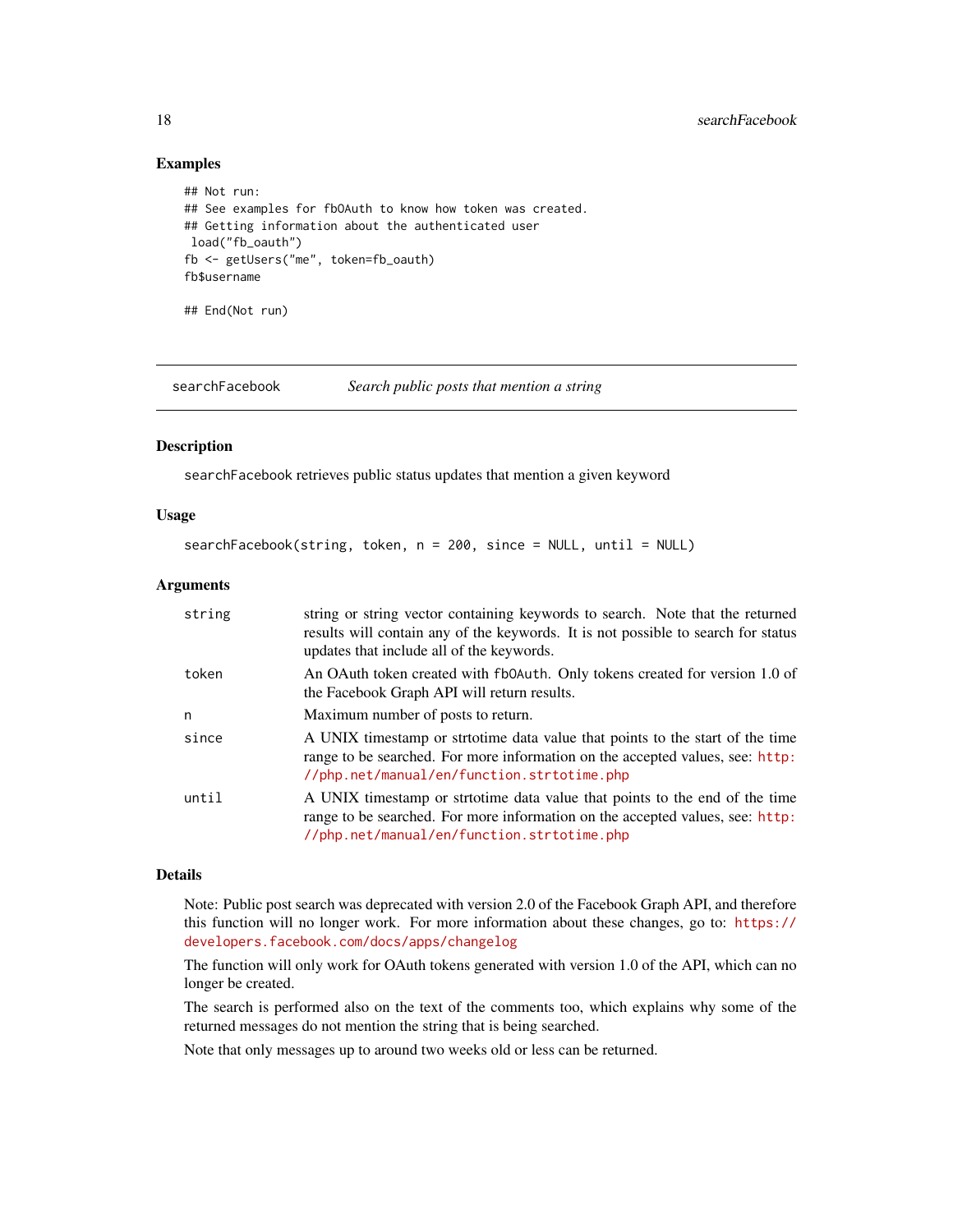#### <span id="page-18-0"></span>searchGroup 19

#### Author(s)

Pablo Barbera <pablo.barbera@nyu.edu>

#### See Also

[fbOAuth](#page-2-1)

#### Examples

```
## Not run:
## Searching 100 public posts that mention "facebook"
posts <- searchFacebook( string="facebook", token=fb_oauth, n=100 )
## Searching 100 public posts that mention "facebook" from yesterday
posts <- searchFacebook( string="facebook", token=fb_oauth, n=100,
   since = "yesterday 00:00", until = "yesterday 23:59" )
```
## End(Not run)

searchGroup *Find Facebook ID of a group*

#### Description

Use searchGroup in combination with getGroup to scrape public posts on Facebook groups.

#### Usage

searchGroup(name, token)

#### Arguments

| name  | Name of Facebook group (in URL)                                         |
|-------|-------------------------------------------------------------------------|
| token | Either a temporary access token created at https://developers.facebook. |
|       | com/tools/explorer or the OAuth token created with fb0Auth.             |

#### Examples

```
## Not run:
## Find Facebook ID for R-Users Facebook group
load("fb_oauth")
ids <- searchGroup(name="rusers", token=fb_oauth)
ids[1,] # id = 18533493739
## Downloading posts from R-Users Facebook group
group <- getGroup(group_id=18533493739, token=fb_oauth)
## Downloading posts from R-Users Facebook group in January 2013
group <- getGroup(group_id=18533493739, token=fb_oauth,
since='2013/01/01', until='2013/01/31')
```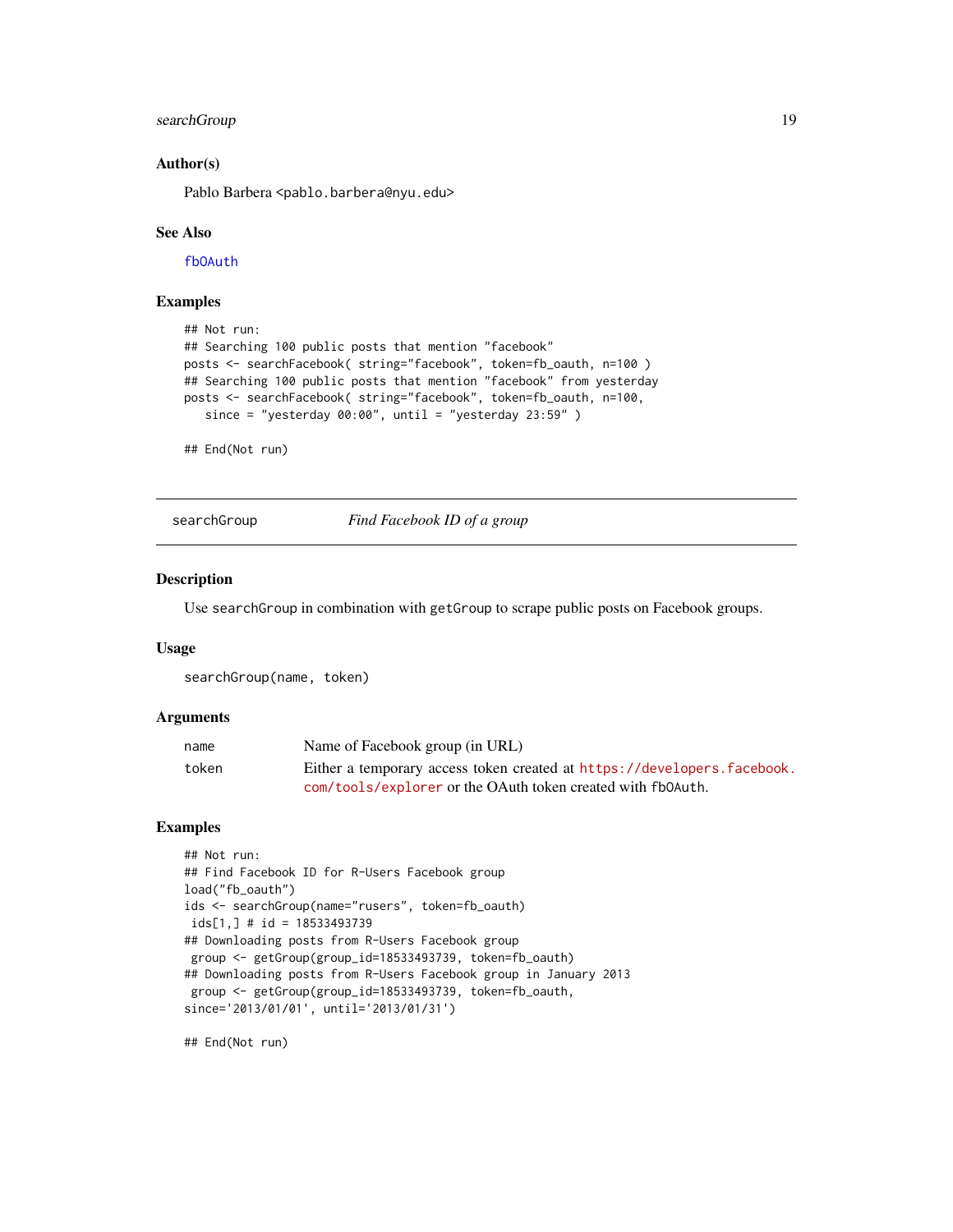<span id="page-19-0"></span>

searchPages retrieves public pages that mention a given keyword

#### Usage

```
searchPages(string, token, n = 200)
```
#### Arguments

| string | string or string vector containing keywords to search. Note that the returned<br>results will contain any of the keywords.             |
|--------|----------------------------------------------------------------------------------------------------------------------------------------|
| token  | Either a temporary access token created at https://developers.facebook.<br>com/tools/explorer or the OAuth token created with fb0Auth. |
| n      | Maximum number of pages to return.                                                                                                     |

#### Author(s)

Pablo Barbera <pablo.barbera@nyu.edu>, Joel Gombin <joel.gombin@gmail.com>

### See Also

[fbOAuth](#page-2-1), [searchFacebook](#page-17-1)

#### Examples

```
## Not run:
## See examples for fbOAuth to know how token was created.
## Searching 100 public pages that mention "facebook"
load("fb_oauth")
pages <- searchPages( string="facebook", token=fb_oauth, n=100 )
```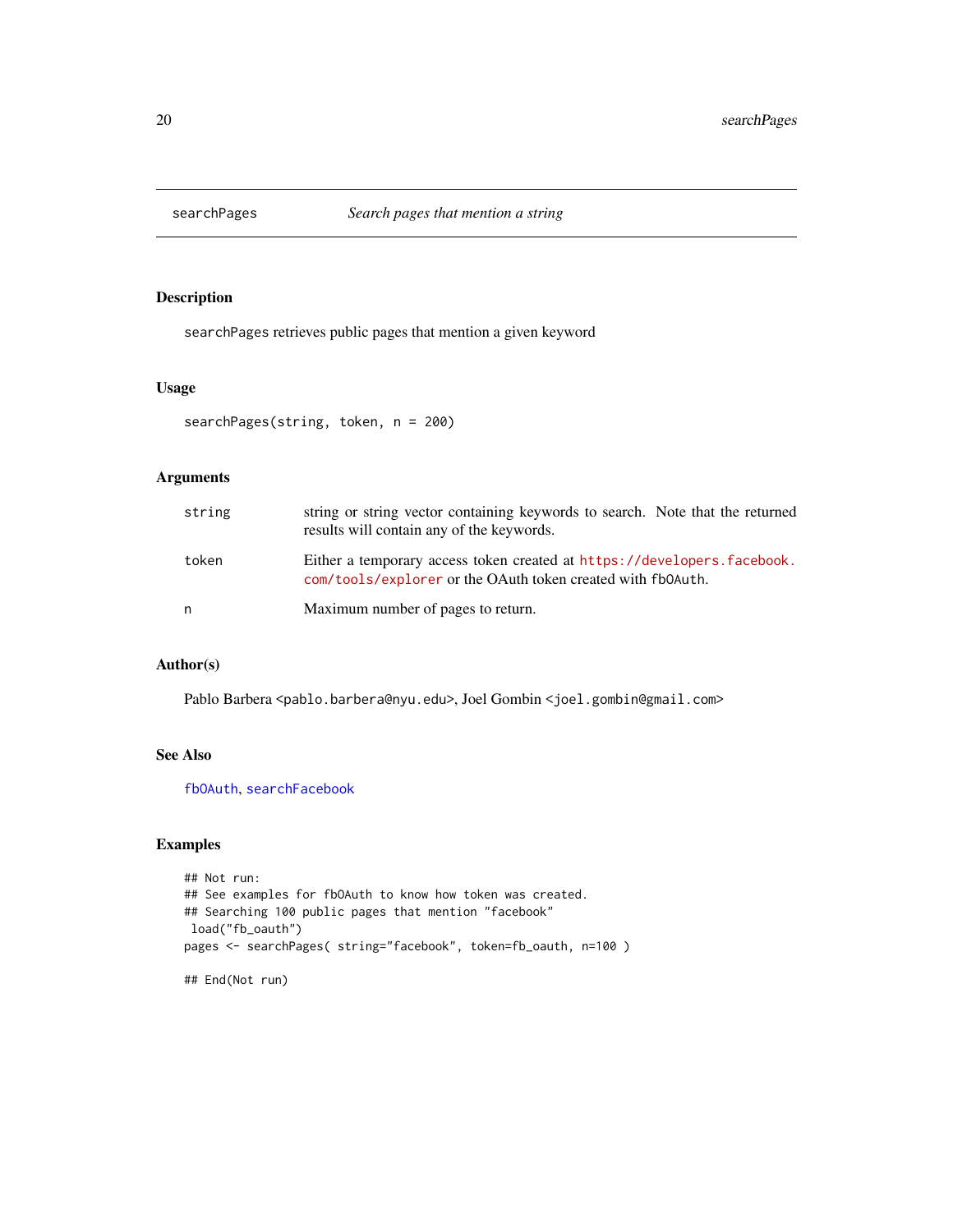<span id="page-20-1"></span><span id="page-20-0"></span>

updateStatus sends a status update that will be displayed on the Facebook profile of the authenticated user.

#### Usage

updateStatus(text, token, link = NULL)

#### Arguments

| text  | string, text of the status update                                                                                                                                                                                                      |
|-------|----------------------------------------------------------------------------------------------------------------------------------------------------------------------------------------------------------------------------------------|
| token | Either a temporary access token created at https://developers.facebook.<br>com/tools/explorer or the OAuth token created with fb0Auth. It needs to<br>have extended permissions in order to successfully post to the Facebook profile. |
| link  | string, URL of link to be added to status update                                                                                                                                                                                       |

#### Author(s)

Pablo Barbera <pablo.barbera@nyu.edu>, Zakharov Kyrylo (<https://github.com/Amice13>)

#### See Also

#### [getUsers](#page-16-1), [getPost](#page-13-1)

#### Examples

```
## Not run:
## See examples for fbOAuth to know how token was created.
load("fb_oauth")
updateStatus("this is just a test", token=fb_oauth)
```